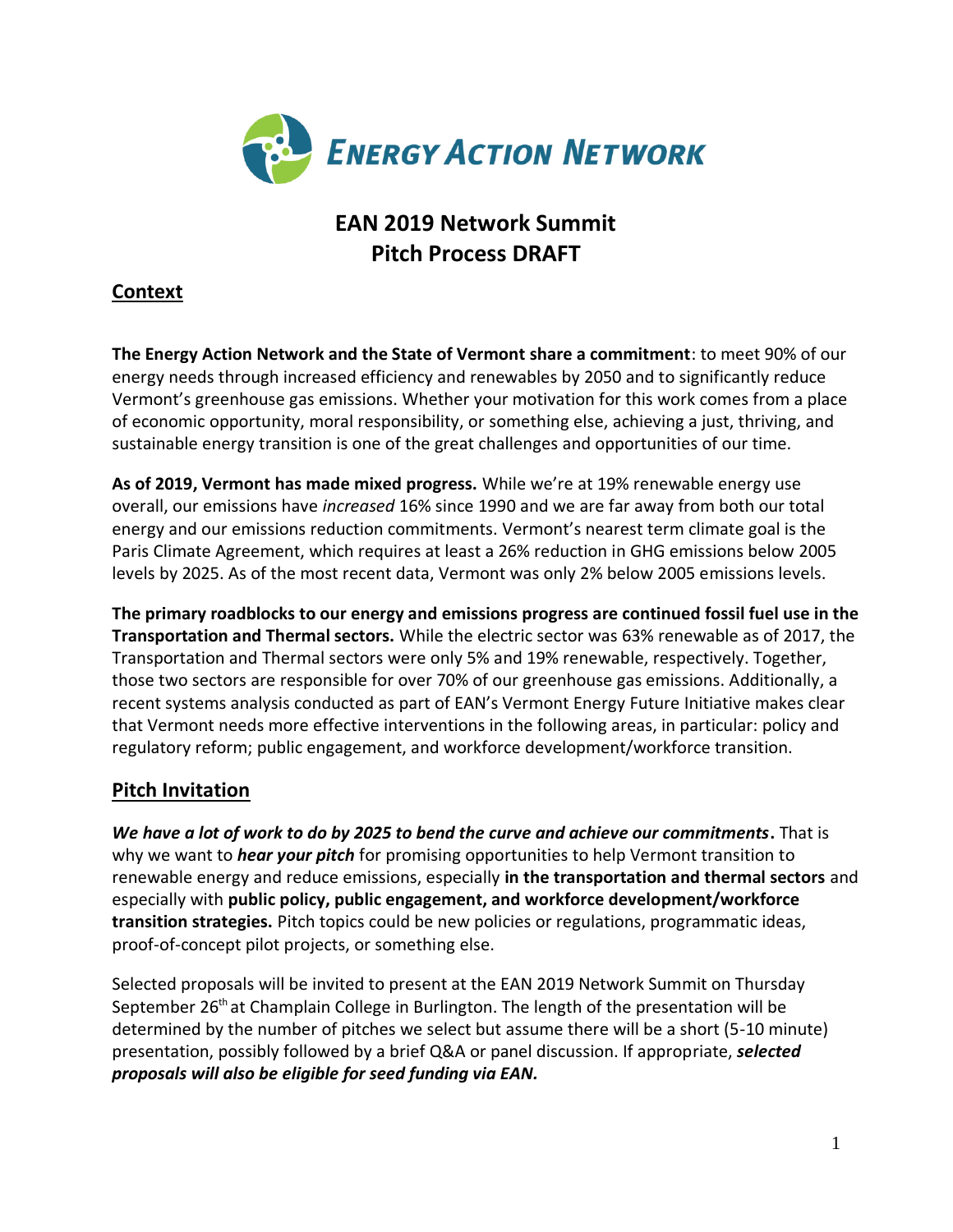Please submit your pitch by completing the form below and emailing it to **[jduval@eanvt.org](mailto:jduval@eanvt.org) by Aug. 30, 2019** with the subject line "2019 Summit Pitch." **A selection committee will review all proposals.** Notification for the selected pitches will come by September 11, 2019.

# **Pitch Selection Criteria**

### EAN's mission is to **achieve Vermont's 90% renewable by 2050 total energy commitment and to significantly reduce Vermont's greenhouse gas emissions in ways that create a more just, thriving, and sustainable future for Vermonters.**

With that mission in mind, we are seeking strategic interventions in the energy system that will:

- Provide significant reductions in fossil fuel use and GHG pollution from energy, particularly focusing on the thermal and transportation sectors
- Encourage growth in the number of clean energy jobs in Vermont
- Help Vermonters become more energy-secure and resilient
- Create a stronger and more just Vermont economy
- Support an energy landscape that both benefits from and protects our natural resources and working lands

EAN approaches our work together through five strategic leverage areas to enable systemic change at a scale and pace necessary to achieve Vermont's energy & emissions commitments:

- Policy & Regulatory Reform
- Public Engagement
- Workforce Development/Workforce Transition
- Technology Innovation
- Capital Mobilization

# **Pitch Submission Form**

With these goals and criteria in mind, please answer the questions below. Note: Questions 9- 13 can be answered individually or in one comprehensive narrative. (Total pitch submission **no more than 4 pages)**.

## **1. Pitch Submitted By (Name(s) or Organization(s)):**

Gabrielle Stebbins, Energy Futures Group (presenter will be Gabrielle or someone within the heating industry)

# **2. Contact Email Address(es):**

gstebbins@energyfuturesgroup.com

## **3. Contact Phone Number(s):**

802-825-9515

**4. Pitch Title:** (one line)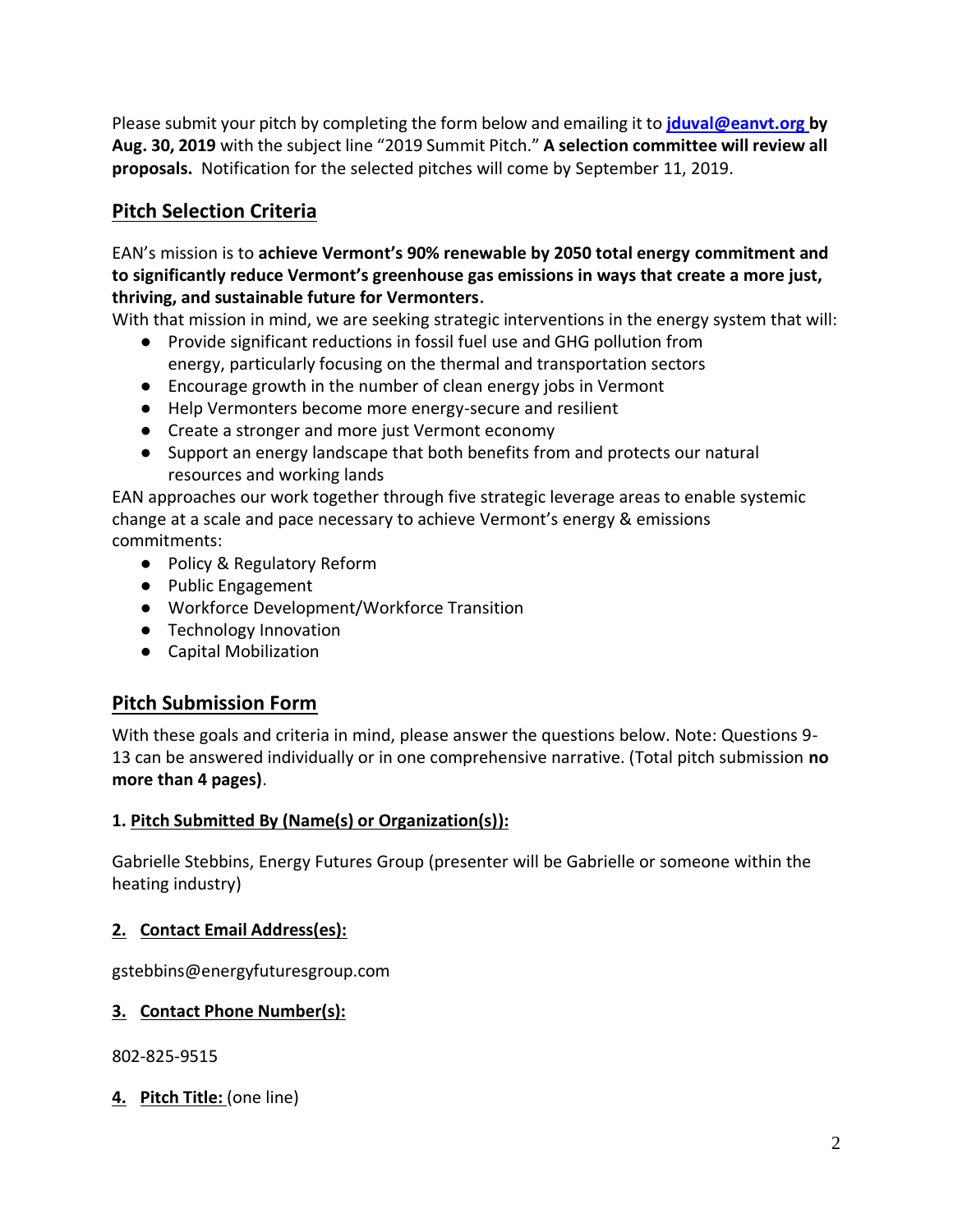### Heating Feebates: Driving Uptake in Clean Heating Equipment Purchases

## **5. Pitch Summary:** (one paragraph)

What if there was a way to reduce greenhouse gas emissions; displace fossil fuels with local, renewable energy; improve the health of Vermonters; and grow our State economy, all at the same time – and all without increasing the overall tax burden of Vermonters? There is: implementing a "fee and rebate" or "feebate" program on heating equipment. Generally, a feebate is designed to impose a fee on inefficiency and shift those funds to efficient or clean choices in order to incent the buyer to make the better choice. Specifically, a feebate for heating equipment purchases would lower the cost for consumers who make purchases of renewably fueled or more efficient space or water heating appliances (including advanced wood heat boilers and furnaces, efficient wood or pellet stoves, cold climate heat pumps, solar or heat pump water heaters, and more efficient combustion equipment. These rebates would be paid for by revenue from fees applied to the purchase of inefficient fossil fuel heating appliances (ex. fuel oil, propane, and coal boilers, furnaces, and stoves). The total value of the rebates would be equal to the total amount of fee revenue collected, making the whole "feebate" program revenue-neutral. Rebates and fees on the purchase of heating equipment would have a double-benefit of discouraging socially and environmentally harmful choices, while also providing funds to further incentivize and reward socially and environmentally beneficial choices that will help Vermont meet its statewide energy, emissions, health, and economic goals.

## **6. What Energy Sector(s) Does this Pitch Apply to**? (Check all that apply):

- D Energy Efficiency **X**
- D Electricity **X**
- D Transportation
- D Thermal Heating and/or Cooling **X**
- D Other:

## **7. Which Criteria Category(ies) Does it Address?** (Check all that apply):

- D Significant reductions in fossil fuel use and GHG pollution from energy **X**
- D Clean energy jobs **X**
- D Energy security and resilience **X**
- D A stronger and more just Vermont economy **X**
- D Sustainable energy landscape **X**
- D Other:

#### **8. Which Leverage Areas Would It Attempt to Shift?** (Check all that apply):

- D Policy & Regulatory Reform **X**
- D Public Engagement **X**
- D Workforce Development/Workforce Transition **X**
- D Technology Innovation **X**
- D Capital Mobilization **X**
- **9. Scale of Impact on Vermont's Energy and Emissions Goals**: If this proposal came to fruition, how would it help meet Vermont's energy and emissions goals by 2025 and/or 2050? Please outline assumptions and, if available, provide calculations-- especially for emissions reduction estimates.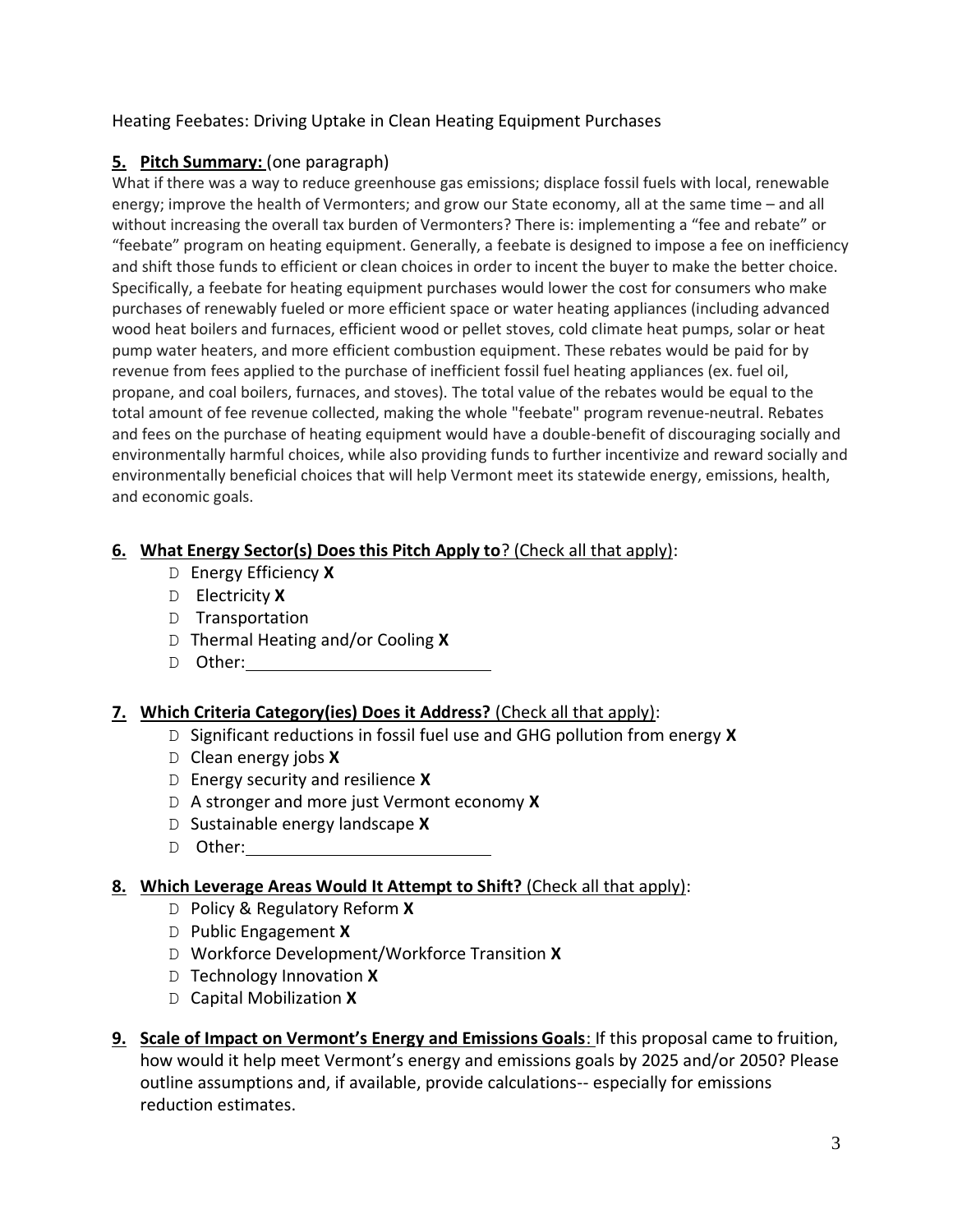The fee and rebate levels could be set based on State goals for renewable energy adoption. For instance, if we wish to double our use of advanced wood heating by 2025 and see similar growth in cold climate heat pumps, fees could be set with the intent of sufficiently incentivizing/ disincentivizing market activity to achieve those goals. If this pitch is selected, emissions reduction estimates will be included in the September 26<sup>th</sup>, 2019 presentation.

**10. Benefits/Costs of this Proposal for Vermont and Vermonters**: Including, where possible, economic (local economic development and jobs), financial (consumer savings), social, public health, and environmental.

Crucially, since Vermont does not produce any fossil fuel and because 80 cents on every dollar spent on fossil fuel drains out of our state economy, every purchase of renewable heating equipment will keep more money in state, resulting in a virtuous economic development cycle that will create more local jobs and grow Vermont wealth. Furthermore, unlike a gas/fuel/carbon tax, a "feebate" on purchases of heating equipment does not penalize low-income Vermonters who may be stuck with a fossil fuel heating system for the time being. The fee or rebate only applies when a consumer has already decided to make a new purchase. The rebate would make renewable heating options more affordable for every Vermonter (including low-income Vermonters). And since renewable heating options generally cost more up front (at least, in the absence of a feebate) than fossil fuel options but since they *also* generally save consumers much more money over their lifetime (maintenance and fuel costs are generally lower and/or more stable with renewable options), reducing the up-front cost of renewable and efficient options has a double benefit: helping low-income Vermonters save money both at the point of purchase and on an annual basis for years to come. Also, since a feebate would discourage inefficient fossil fuels and encourage renewable and efficient combustion equipment, it does not "pick winners" among various technologies (electric vs. solid vs. liquid fuels) -- rebates can equally be used for efficient wood stoves, cold-climate heat pumps or efficient combustion equipment.

In the near-term, raising funds to cover the costs of eliminating sales tax on efficient heating equipment could be done by imposing a fee on inefficient equipment. The following are the results of an initial analysis that examined these impacts; if selected for a presentation on September 26<sup>th</sup>, the analysis would be reviewed and updated if needed.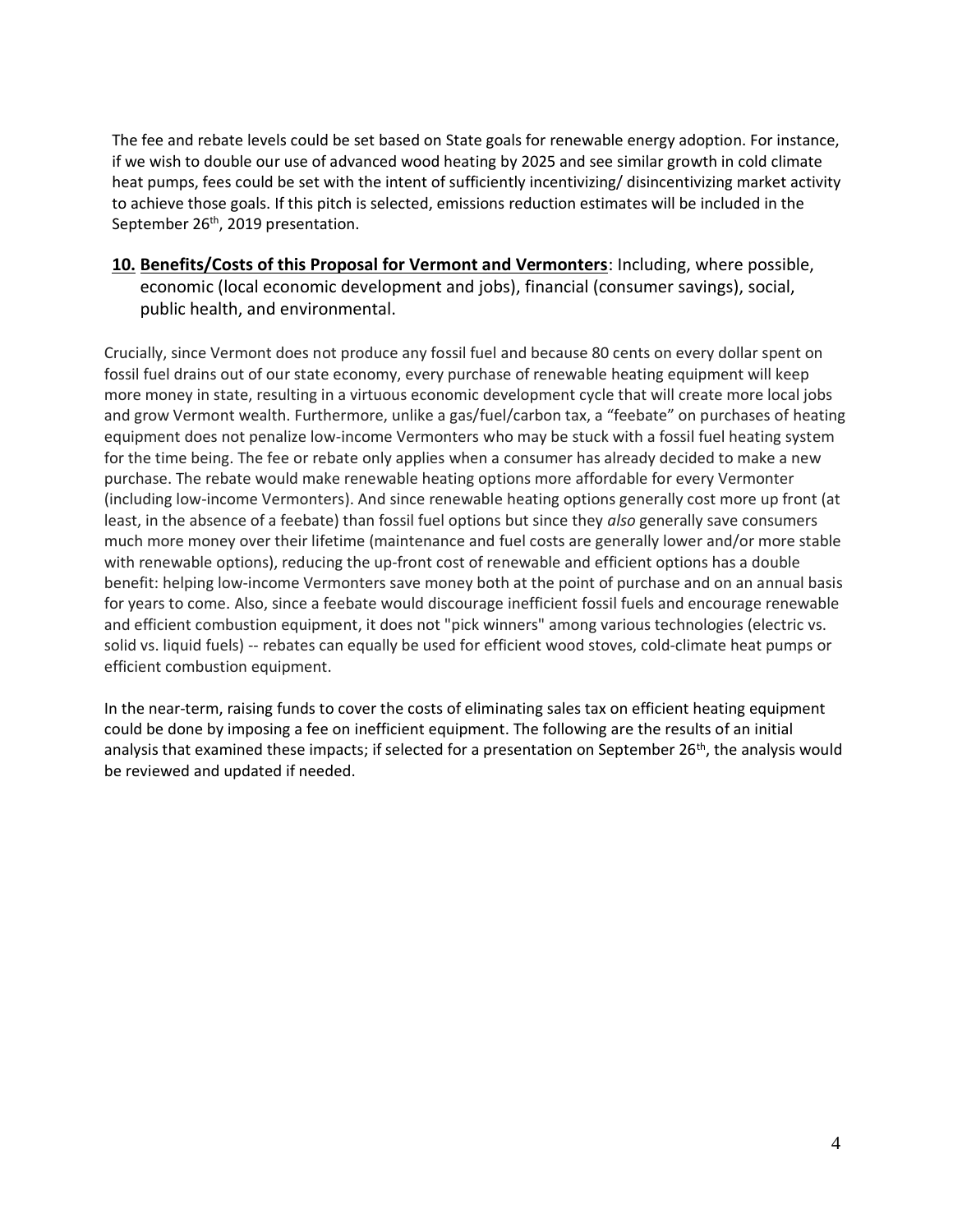

### **11. Collaboration:** Who have you collaborated with to develop this proposal and who else would need to be engaged for it to succeed?

The concept of a feebate on heating system equipment has been discussed amongst a variety of stakeholders for several years including various legislators, state regulators, local non-profits and individuals working in the heating industry. If this pitch were to be selected as a presentation on September 26<sup>th</sup>, additional outreach to key stakeholders would occur and the findings from this outreach would be included in the presentation.

**12. Decision-Makers**: Who is necessary to move this proposal forward (e.g., Legislature, Governor, a regulatory agency, a business, organization, a media outlet, etc.)

This proposal would likely require action by the Legislature and the Governor. It could potentially be implemented by the Clean Energy Development Fund (CEDF), particularly given the CEDF's recent role in providing advanced wood heating incentives. Additionally, concerted outreach to those working in the heating industry and the general public would need to occur to explain how the feebate would work and what the implications (both positive and negative) would be for the heating industry and consumers. It is worth noting that, for businesses that currently install or service fossil-fuel heating systems *and* are actively looking for mechanisms to transition to alternative business models, a feebate can assist in this transition.

**13. Strategy and Key Considerations**: Outline the overall strategy, including any gaps, barriers, and opportunities for moving this proposal forward.

The fee and rebate structure could be designed simply, for ease of implementation, or in a more tiered/ refined manner that would charge higher fees for more inefficient heating equipment and/or give larger rebates for efficient renewable heating equipment that use a higher percentage of renewable energy. Certain exemptions could also be made for heating equipment in the rare cases where there is not yet a renewable alternative.

Focusing on equipment vs. fuel makes sense for many reasons. Vermonters generally don't have a goal of